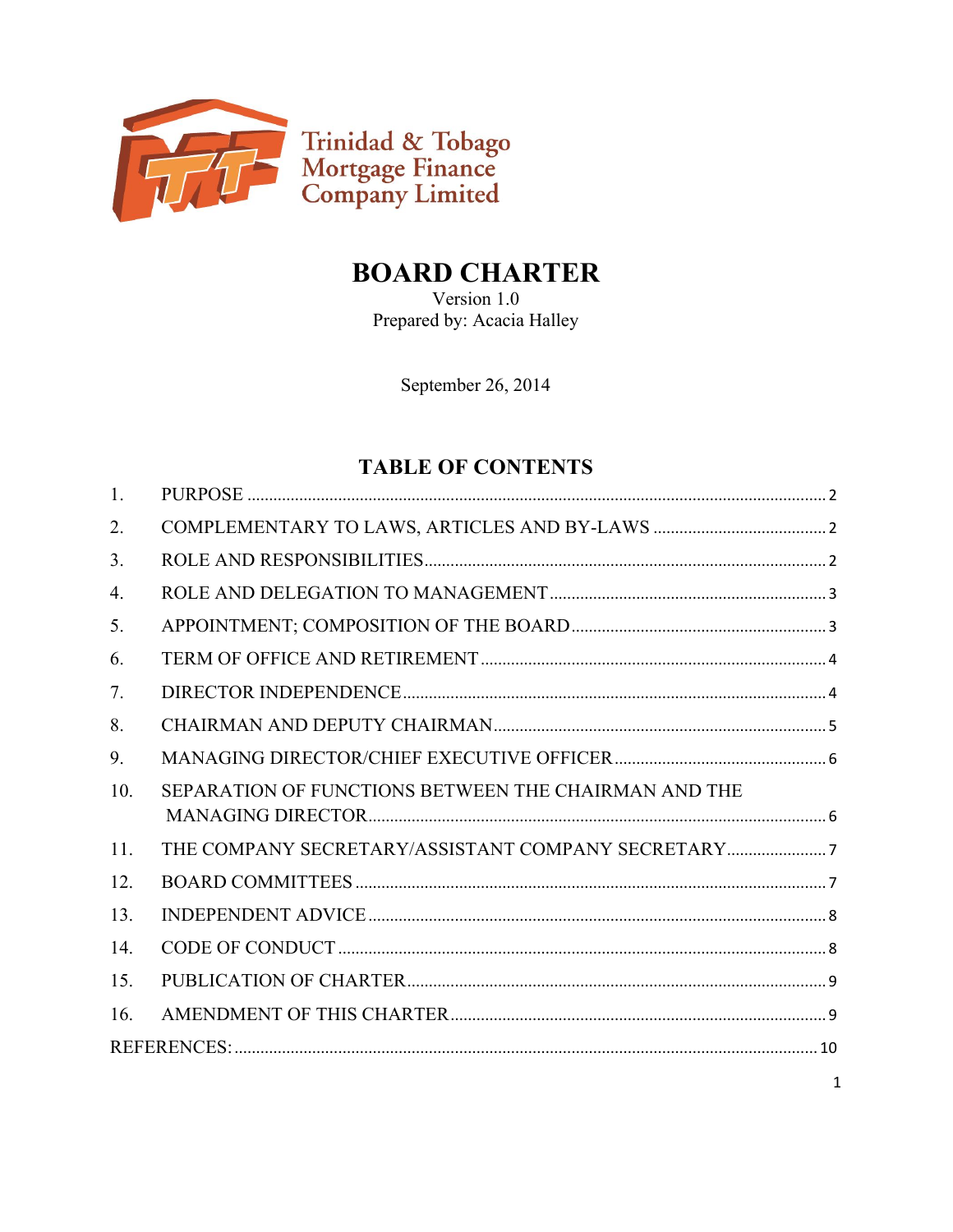#### **1. PURPOSE**

This Board Charter ("Charter") sets out the role, responsibilities, structure and composition of the Board of Directors of Trinidad and Tobago Mortgage Finance Company Limited ("**TTMF**").

#### **2. COMPLEMENTARY TO LAWS, ARTICLES AND BY-LAWS**

These provisions are complementary to the requirements regarding the Board and Board members contained in the **Companies Act Chapter 81:01** and other legislation of the Republic of Trinidad and Tobago, regulations, the Articles of Association of **TTMF**  ('Articles'), its By-Laws and the provisions governing the relationship between the committees and the Board as contained in the terms of reference of the committees (which have been adopted by the Board).

#### **3. ROLE AND RESPONSIBILITIES**

The key responsibilities of the Board are as follows:

- a. To develop, review and monitor the strategic aims of **TTMF** and provide strategic direction to management.
- b. To approve and monitor annual budgets, major capital commitment, capital management, acquisitions and divestitures.
- c. Ensuring that **TTMF** has the appropriate organizational structure in place to achieve the mission and vision of the company.
- d. To identify and review principal risks that may face the company and ensure the implementation of appropriate internal controls for risk mitigation.
- e. To review the adequacy and integrity of the management information and internal control systems of **TTMF.**
- f. To provide input and final approval of management's development of corporate strategy and performance objectives.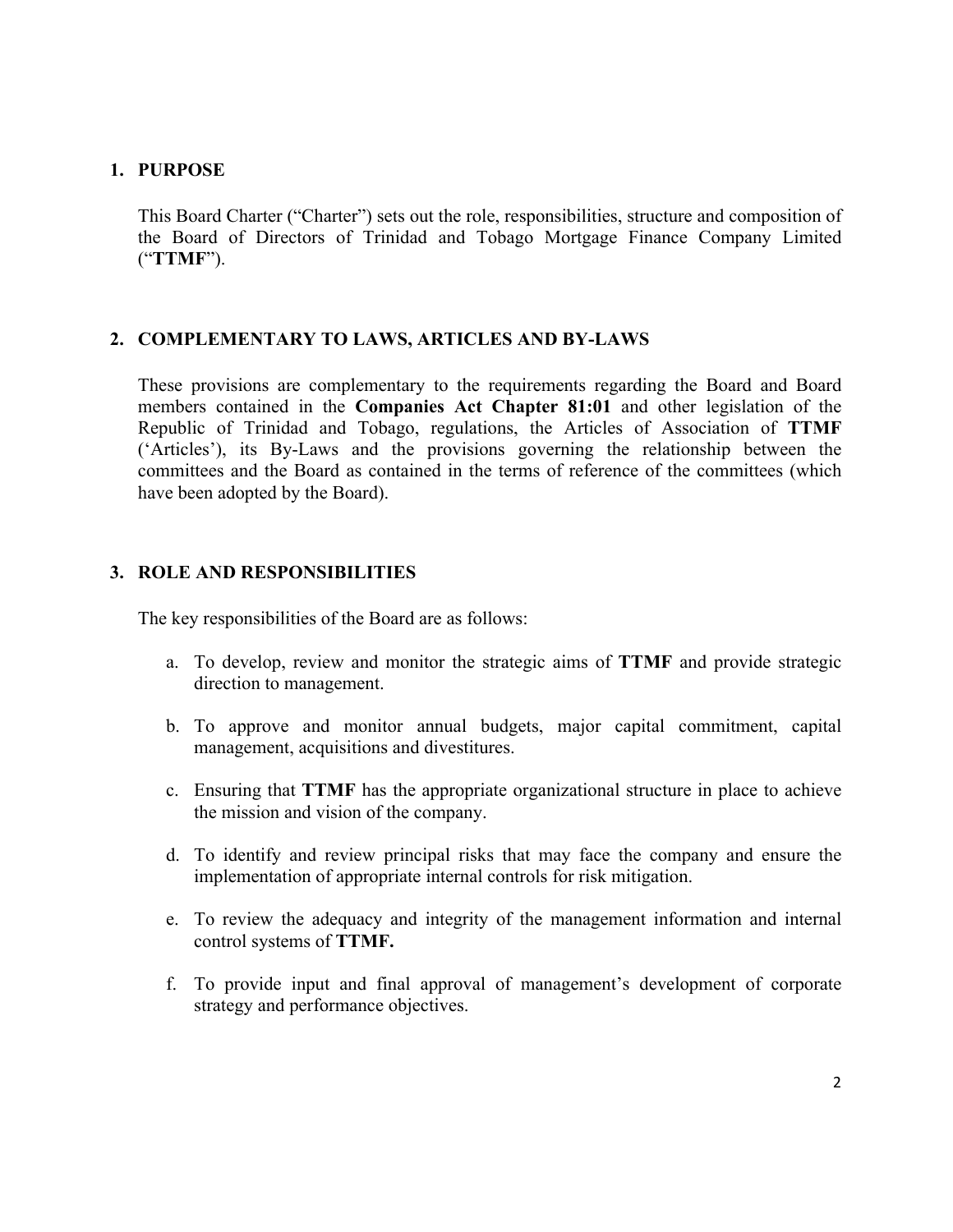- g. To ensure the adoption of appropriate corporate governance practices, monitoring its effectiveness and making changes as needed.
- h. To monitor and manage potential conflicts of interest of management and board members.
- i. To monitor and manage potential misuse of corporate assets and abuse in related party transactions.
- j. To select, appoint and determine the terms of appointment of the Managing Director/Chief Executive Officer (MD/CEO), Chief Operating Officer/Secretary, General Manager, Mortgage Services and the Chief Financial Officer.
- k. To review the performance of the MD/CEO.
- l. To review succession plans for the MD/CEO and the Executive Management Team.
- m. To review and approve the company's financial statements and other reporting.
- n. To monitor compliance with legal, regulatory requirements and ethical standards.
- o. To use its best effort to provide shareholders with information necessary or requested by/for shareholders at the Annual Meeting.
- p. Other functions as stated in Section **2.2.6.2 of the State Enterprises Performance Monitoring Manual.**

#### **4. ROLE AND DELEGATION TO MANAGEMENT**

The Management of **TTMF's** day to day operations is undertaken by the management team subject to specified delegations of authority approved by the Board. The Management team is headed by the MC/CEO.

#### **5. APPOINTMENT; COMPOSITION OF THE BOARD**

The Articles provide for a minimum of 4 and a maximum of 8 Directors

The shareholders of **TTMF** appoint members of the Board.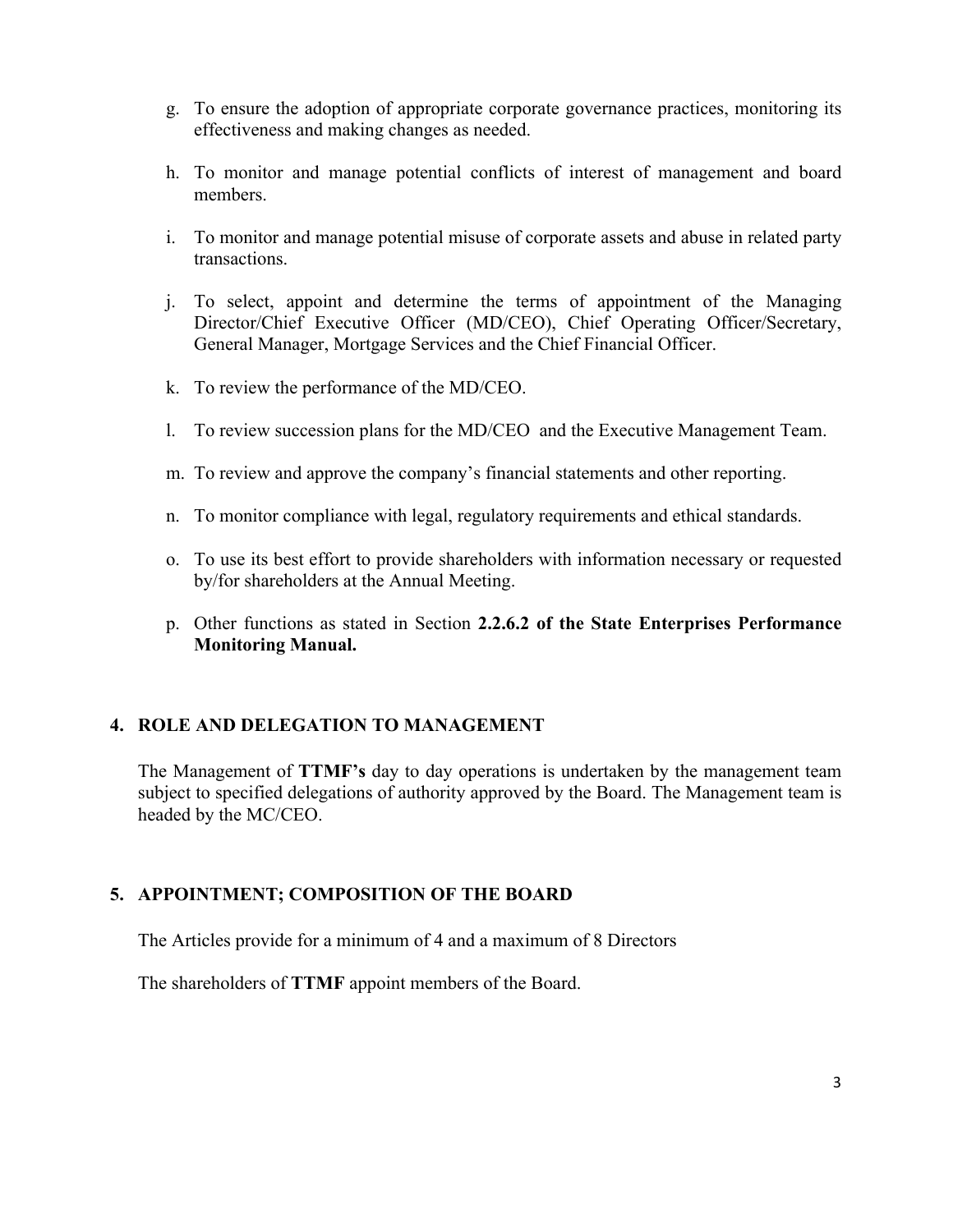#### **6. TERM OF OFFICE AND RETIREMENT**

A director (other than the MD/CEO ) may not retain office for more than three years without submitting for re-election.

At the Annual Meeting each year, one–third of the Directors for the time being or if their number is not three or a multiple of three, then the number nearest to but not exceeding onethird shall retire from office to avoid many board members retiring at the same time.

The director to retire in every year shall be those who have been longest in office since their last election but as between persons who became directors on the same day those to retire shall (unless otherwise agreed among themselves) be determined by lot.

The Board may amend the rotation plan.

# **7. DIRECTOR INDEPENDENCE**

The majority of the Board shall comprise of non-executive directors determined to be independent.

An independent director is a director who:

- a. Is not, and has not been, employed by **TTMF** at any time during the past five years;
- b. Is not and has not been affiliated with a company that acts as an advisor or consultant to the company or its related parties , nor is not or has not him/herself acted in such capacity at any time during the past five years;
- c. Is not or has not been affiliated with any significant customer or supplier of the company or its related parties (i.e. a company that makes payments to , or receives payments from the company for property or services in an amount which in any single fiscal year , exceeds the greater of TT\$500,000 or 2% of such other company's consolidated gross revenues) at any time during the past five years;
- d. Does not currently have or has had any personal service contracts with the company; its related parties or its senior management at any time during the past five years;
- e. Is not affiliated with any non-profit organization that receives significant funding from the company or its related parties ;
- f. Does not receive, and has not received additional remuneration from **TTMF** apart from a director's remuneration, nor participates in the company's share option or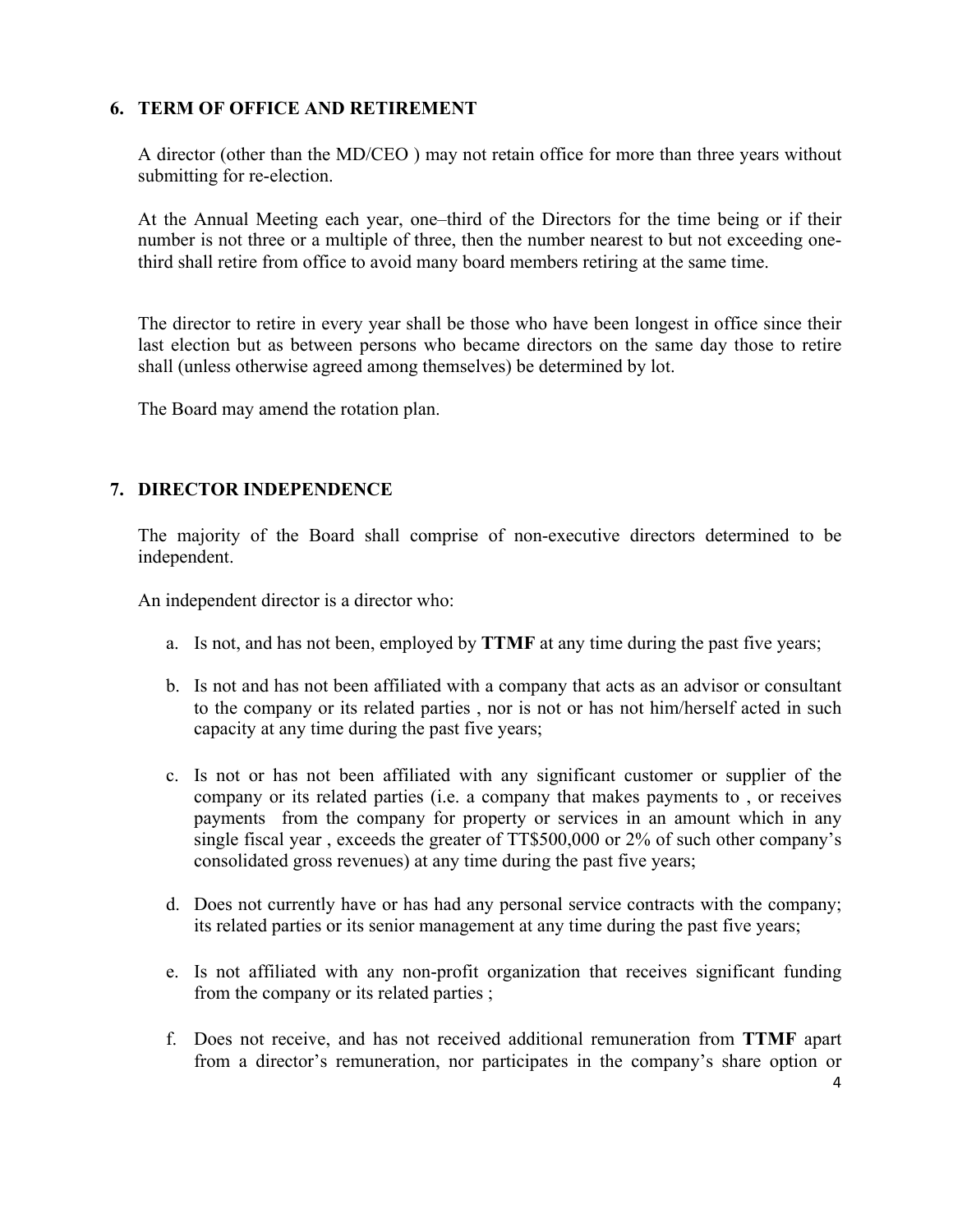performance related payment plans, nor is a participant in the company's pension plan;

- g. His/her director's remuneration does not constitute a significant portion of his or her annual income.
- h. Is not employed as an executive officer of another company where any of the company's executives serve on that company's board;
- i. Is not a member of the immediate family of any individual who is or has been at any time during the past five years, employed by the company or its related parties;
- j. Is not, nor has been at any time during the past five years affiliated with or employed by a present or former auditor of the company or auditor of any related party;
- k. Has not served on the board for more than ten years.

# **8. CHAIRMAN AND DEPUTY CHAIRMAN**

The Board of Directors may elect a Chairman and Deputy Chairman from among its members and determine the period for which they are to hold office. The Deputy Chairman replaces and assumes the powers and duties of the chairman when the chairman is absent.

The Chairman must be an independent non-executive Director.

The Chairman is primarily responsible for the activities of the Board and its committees. He/she is the principal contact for the MD/CEO.

As per section **2.2.6.1 of the State Enterprises Performance Monitoring Manual,** the Chairman shall not be a member of the Audit Committee or Tenders Committee of the Company.

In addition to the responsibilities as stated in section **2.2.6.1 of the State Enterprises Performance Monitoring Manual,** the chairman is primarily responsible for:

- a. Ensuring the Board members receive all information necessary for them to perform their duties;
- b. Ensuring the Board satisfies its duties;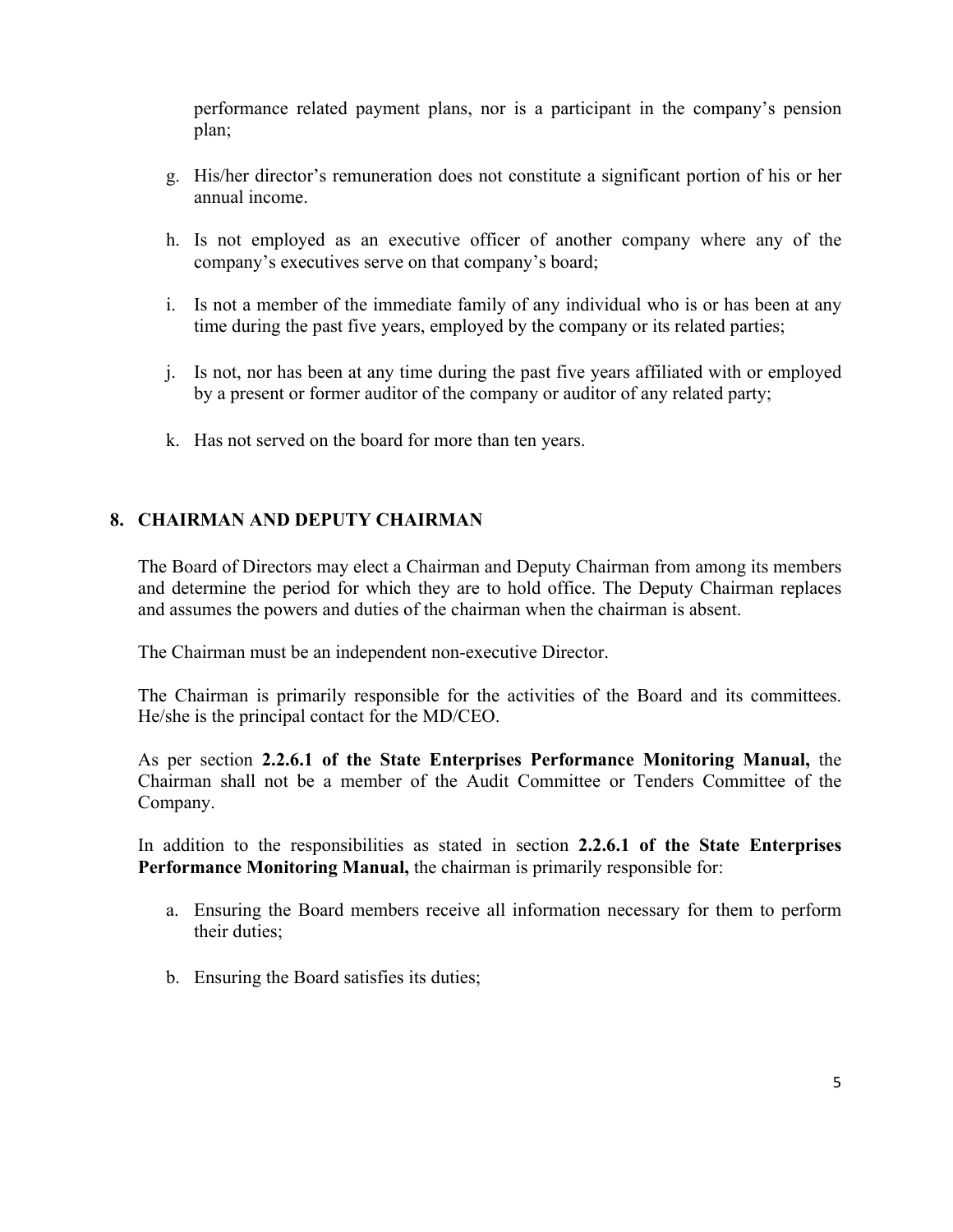- c. The efficient organization and conduct of the Board's functioning, including determining the agenda of board meetings in consultation with the Managing Director, chairing such meetings and ensuring that minutes are kept of such meetings;
- d. Consulting with external advisors appointed by the Board;
- e. Addressing problems related to the performance of individual Board members;
- f. Addressing internal disputes and conflicts of interest concerning individual Board members and the possible resignation of such members as a result;

# **9. MANAGING DIRECTOR/CHIEF EXECUTIVE OFFICER**

In addition to the responsibilities of the MD/CEO listed in **section 2.2.6.5 of the State Enterprises Performance Monitoring Manual ,** The MD/CEO is responsible for :

- a. Leading the development and execution of board approved strategy for desired results;
- b. Managing the management team;
- c. The assessment of business opportunities which are of potential benefit to TTMF;
- d. Bringing material and other relevant matters to the attention of the board in an accurate and timely manner
- e. Voting on any issues referred to the Board of Directors for adjudication as a full member of the Board.

# **10. SEPARATION OF FUNCTIONS BETWEEN THE CHAIRMAN AND THE MANAGING DIRECTOR**

The roles of the Chairman and the Managing Director are strictly separated.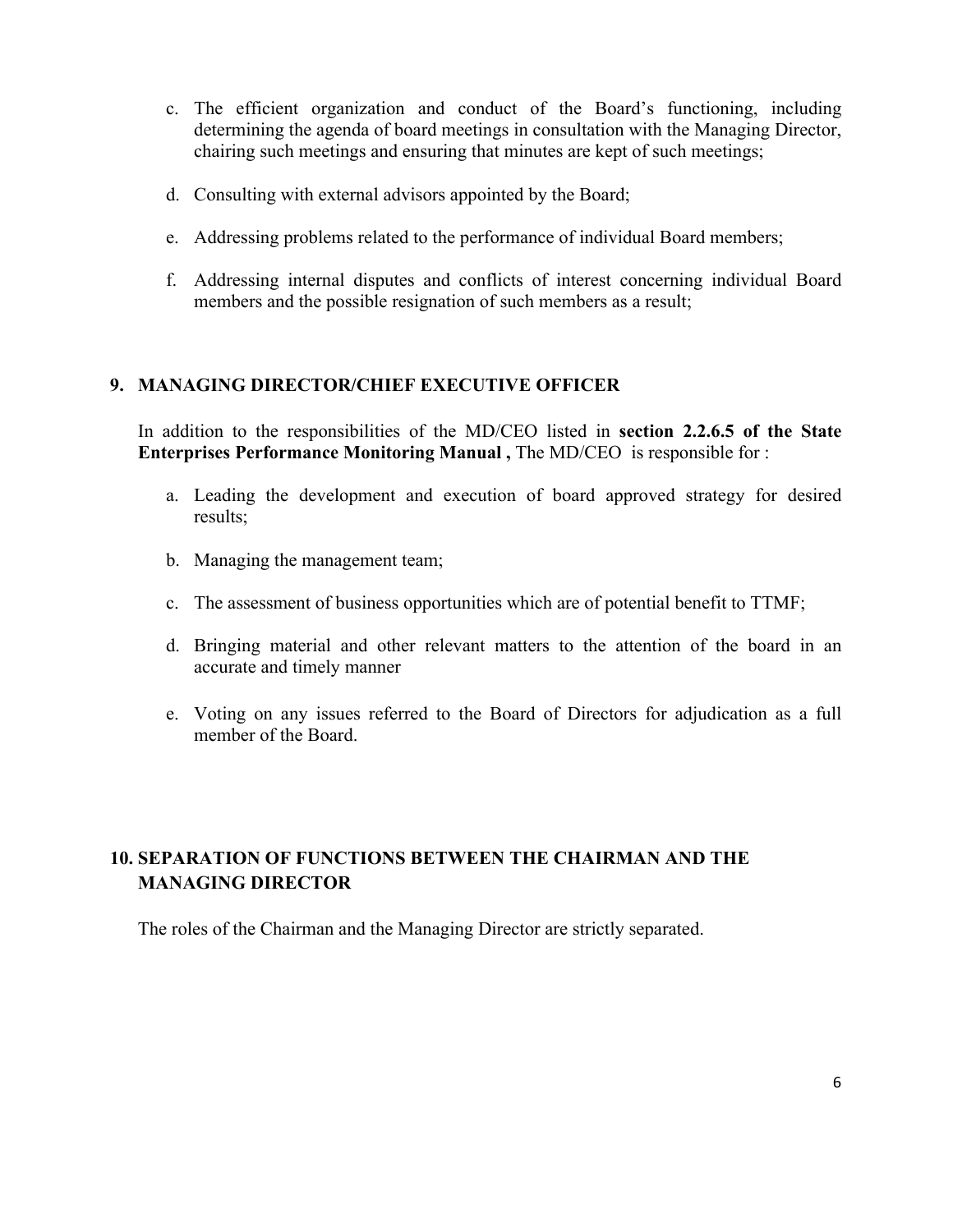# **11. THE COMPANY SECRETARY/ASSISTANT COMPANY SECRETARY**

The Company Secretary or the Assistant Secretary in his/her absence, is the Secretary of the board.

The Board is responsible for the appointment and supervision of the Company Secretary and the Assistant Company Secretary and any question of the removal of the Company Secretary or the Assistant Company Secretary should be a matter for the Board.

The Company Secretary, or the Assistant Company Secretary in his/her absence, sees to it that the Board follows correct procedures and that it complies with its obligations under law, the company's Articles and By-Laws. The Company Secretary shall assist the Chairman in organizing the Board's activities (including providing information, preparing an agenda, reporting on meetings.

The responsibilities of the Company Secretary are specified in **section 2.2.6.7 of the State Enterprises Performance Monitoring Manual.** 

All directors have access to the advice and services of the Company Secretary or Assistant Secretary.

# **12. BOARD COMMITTEES**

The board has established committees to assist in exercising its authority including the responsibilities set out in section 3 above.

The standing committees are:

- a. Audit Committee;
- b. Asset Liability and Risk Management Committee;
- c. Human Resources Committee and
- d. Tenders Committee.

The Board may appoint from time to time committees from among its members to perform specific tasks.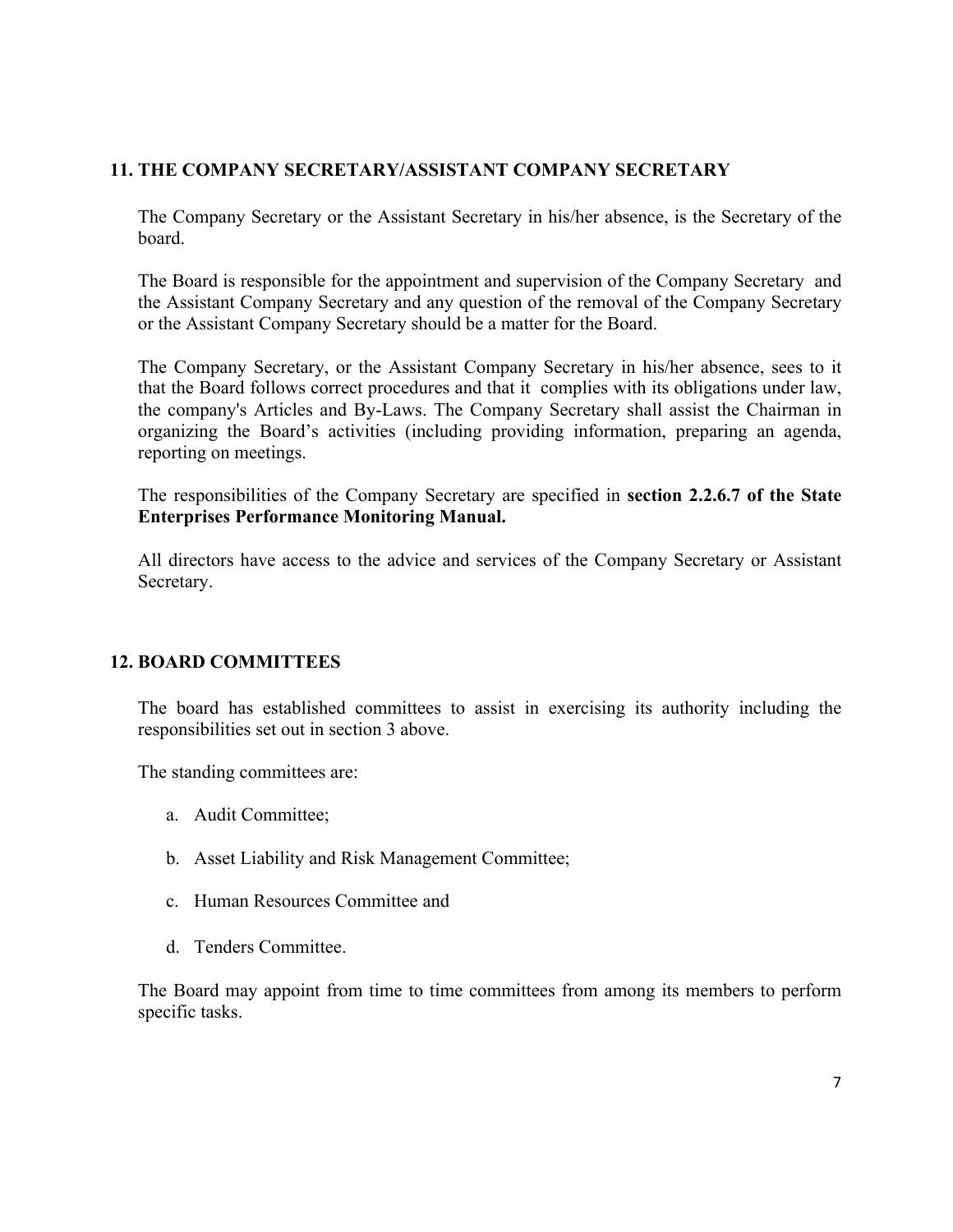The Board will determine the membership and composition of its committees, having regard to workload, skills and experience and other regulatory requirements.

The Board remains collectively responsible for the decisions and actions recommended by any committee.

A committee may only perform the tasks delegated to it by the board and may not exceed the authority or powers bestowed on it by the Board.

As per section **84(2) of Companies Act Chapter 81:01,** decisions that must be taken by the Board may not be delegated to a committee.

The Board shall establish (and may amend) terms of reference for each committee.

The terms of reference shall indicate the role, responsibilities of the committees, its composition and how it should perform its duties.

The terms of reference and the composition of the committees shall be posted on the company's official website ( www.ttmf-mortgages.com ).

# **13. INDEPENDENT ADVICE**

Directors have the right to seek independent professional advice on the furtherance of their service as directors, at the company's expense.

Written approval must be obtained from the MD/CEO prior to incurring the expense on behalf of the company.

# **14. CODE OF CONDUCT**

A Director must act honestly, in good faith and in the best interest of the company as a whole.

A Director must adhere to the company's 'Code of Conduct- Directors' Policy Version 1.3 as may be revised from time to time.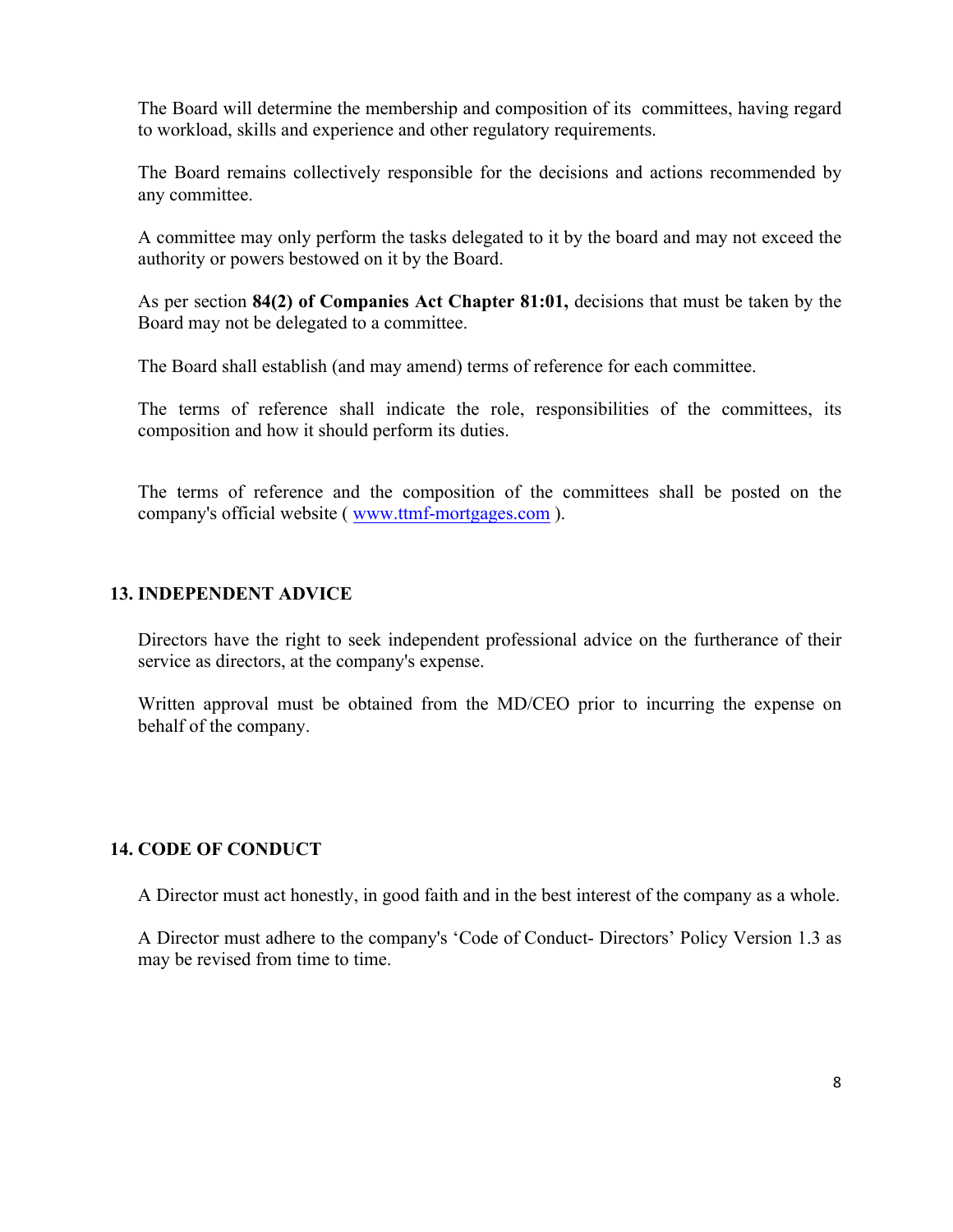#### **15. PUBLICATION OF CHARTER**

Key features of this Charter are to be outlined in the Annual Report.

A copy of this charter is to be made available on the company's website at www.ttmf-mortgages.com .

# **16. AMENDMENT OF THIS CHARTER**

This Charter has been adopted by the Board. Any amendment to this charter must be approved by the Board.

This Charter will be reviewed every three (3) years to ensure its continued compliance with legal and corporate governance requirements.